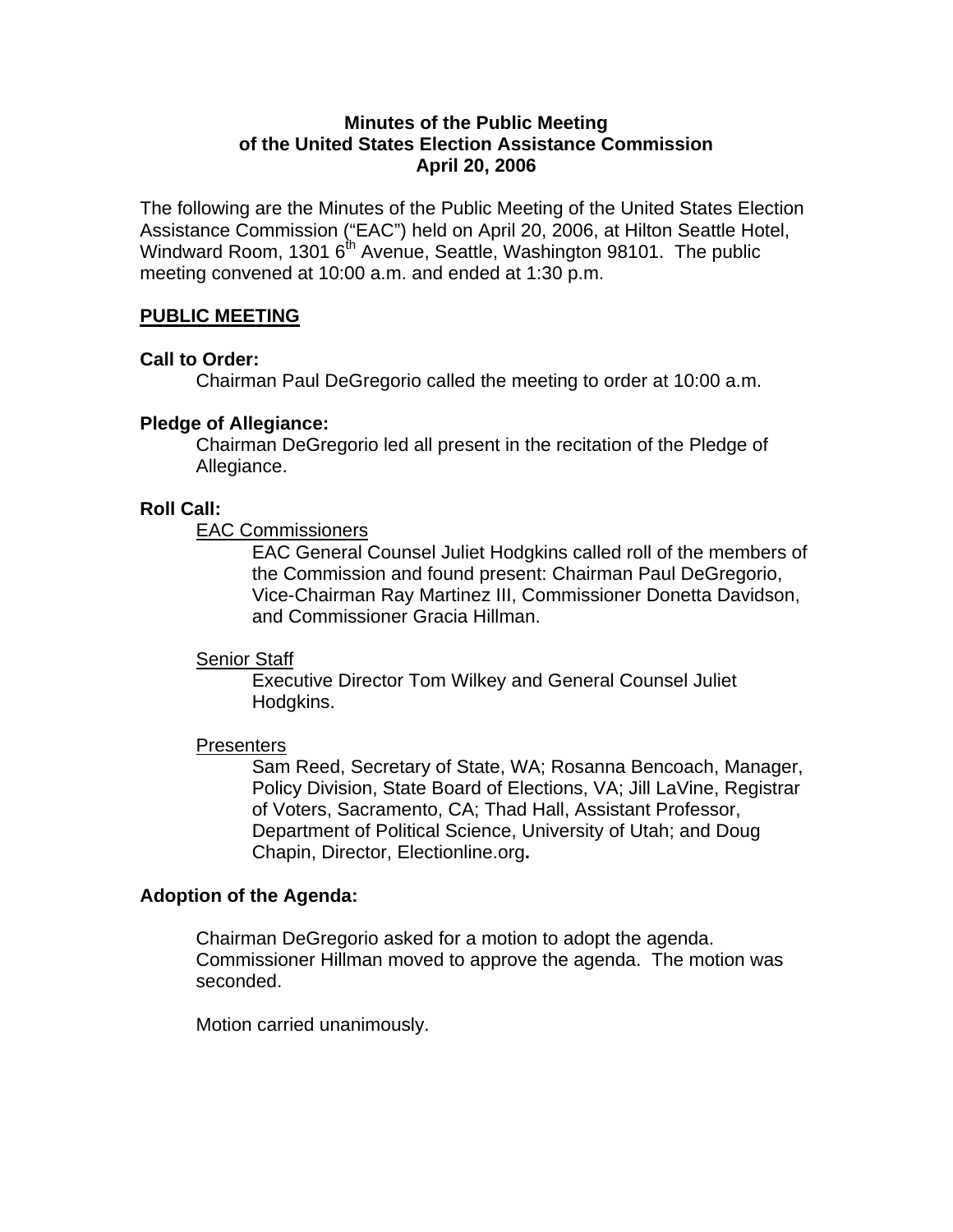## **Adoption of Minutes:**

Chairman asked for a motion to adopt the minutes of the previous meeting. Commissioner Hillman moved that the minutes of the meeting of March 14th be approved. The motion was seconded.

Motion carried unanimously.

## **Reports:**

**None** 

## **Presentations:**

# **Vote Counting and Recounting: Perspectives from the States**

Presenter: Sam Reed, Secretary of State, WA

Secretary Reed discussed the 2004 Governor's election in Washington State where 133 (.00046%) votes separated the top two candidates out of 2.9 million ballots cast. Secretary Reed shared lessons learned through that recount experience. He stated that statues, rules and voting standards need to be clear at the local and state levels. They must be in place prior to the election and cannot change during an election. In addition, the standards must be inclusive to anticipate foreseeable events.

A solid working relationship must be in place prior to the election. There should be a candid relationship of trust, confidence, and support, the Secretary of State and local officials, political parties, media and the public. A strong communications program is critical; transparency is vital. There should be an understanding of the roles of the state and local election officials.

Secretary Reed continued by stating the need for uniform and consistent standards for processes such as signature verification and pre-inspection of ballots because signature determines whether a vote will be processed. Review programs are critical for maintaining execution of state standards. It is essential to review county compliance with state standards during an actual election.

Washington's recount experience confirms voting system reliability. The voting machines consistently counted votes accurately, mistakes were attributable to humans. Planning, training, and oversight are key to avoid mistakes due to human performance.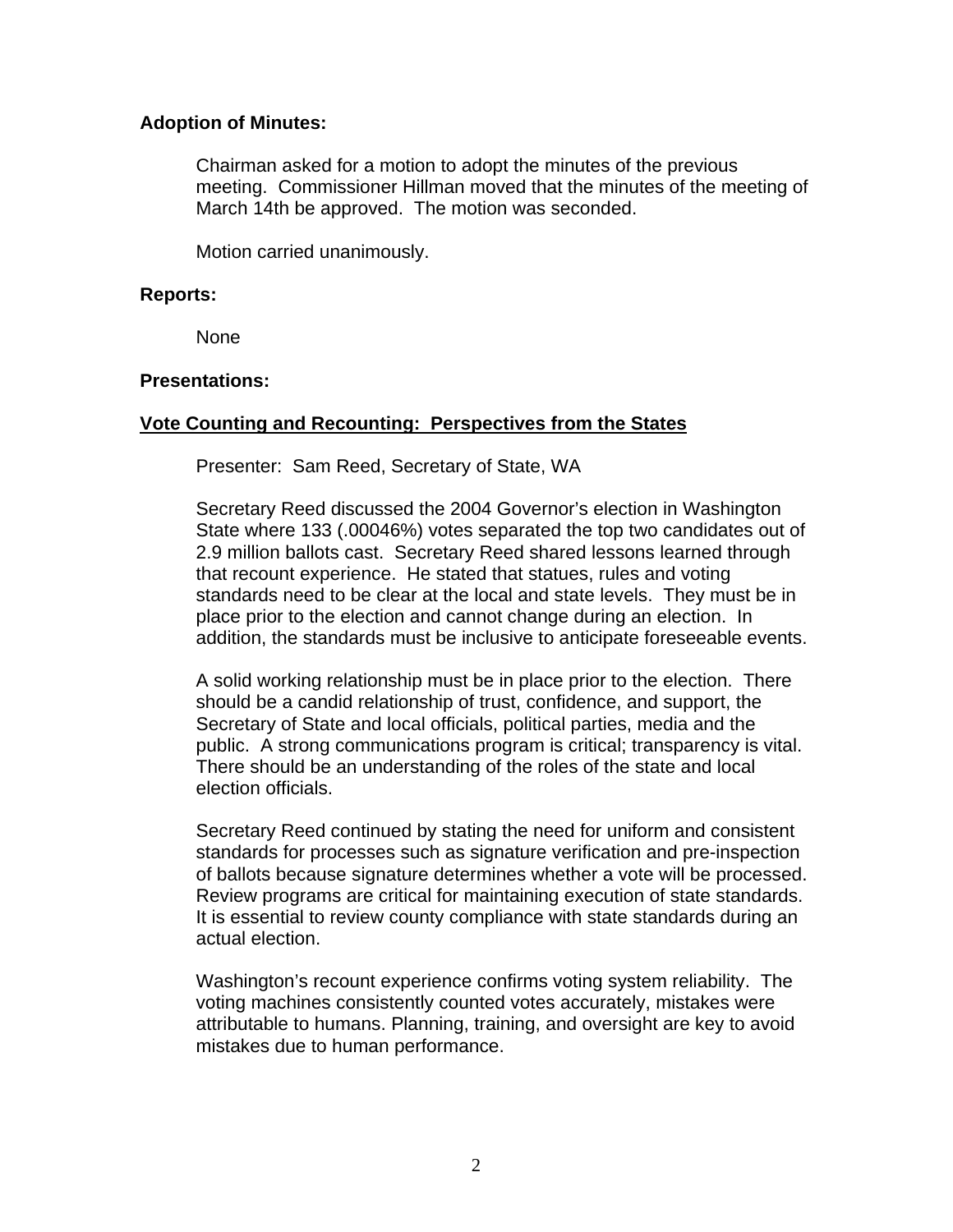In addition, adequate funding for election programs is essential to provide review, oversight and training. Voter education is critical for the increase in accuracy and reliability of elections, in helping voters properly mark ballots, and in promoting turnout and civic responsibility.

Secretary Reed concluded by expressing that good elections are everyone's responsibility. Reconciliation and accountability is the highest priority. There must be adequate funding for election programs. In addition, strong communications and central authority is critical. State and local election administration cannot eliminate risks, but can reduce risk through best management practices, oversight and redundancy.

Presenter: Rosanna Bencoach, Manager, Policy Division, State Board of Elections, VA

Ms. Bencoach discussed Virginia's history of vote counting and recounting. In 1989, there was a statewide recount of the Governor's election where the difference in votes was less than 7,000 out of 1.79 million (0.36%). The numbers changed slightly in the recount, but the outcome did not change. In the 2005 election for Virginia Attorney General, the certified results showed a difference of 323 votes out of 1.94 million cast (0.016%). In Virginia, recounts are conducted under the direction of a three-judge court. Only a candidate who has lost by no more than 1% can request a recount. If the margin is one-half of a percent or less, then the State agencies involved, and the respective localities have to pay their own costs in conducting the recount. If the difference is over half-a-percent, the candidate must post a bond of \$10 per precinct and will later be assessed for the government's actual costs.

After the 2000 presidential election, the Virginia State Board of Elections (SBE) initiated an ad hoc study of the State's recount laws, drawing on the experience of a bi-partisan group of election officials, party staff/officials and attorneys, all of whom had worked in previous Virginia recounts. The SBE's recount standards provided administrative details and key code provisions on the counting of ballots as a convenient reference for judges and others who may not deal with these laws on a regular basis.

The SBE standards directed that ballots ruled invalid in the election should not be counted in a recount. In addition, matters of voter eligibility were not appropriate for a recount, only a contest. These SBE standards also included instructions on how to count paper ballots, and ballot examples illustrating each variation to be used when ballots are counted by hand.

In 2002, the Virginia General Assembly clarified the recount laws based on the SBE's conclusions, and limited the re-running of marksense and punch card ballots. The 2005 recount presented the first major test of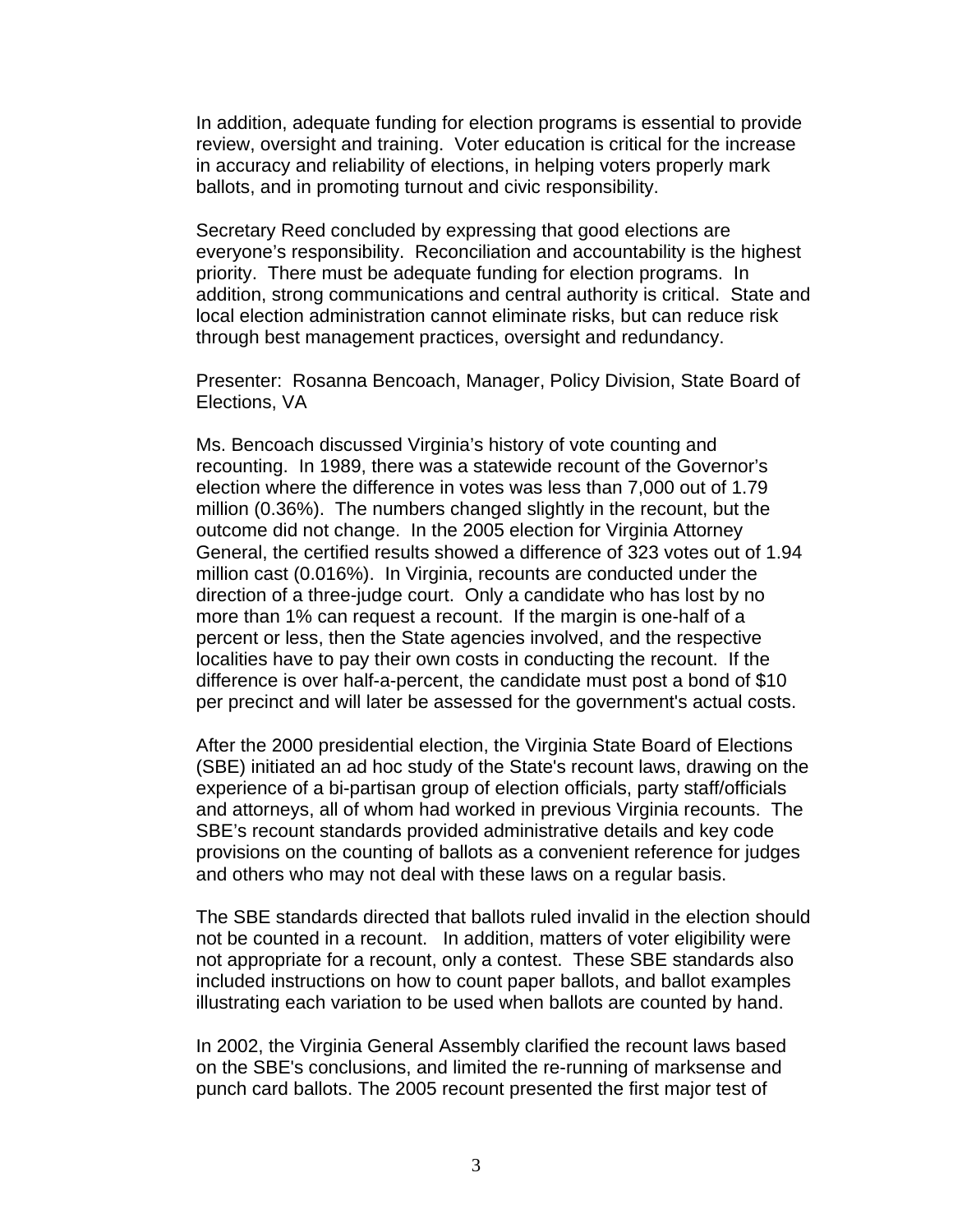these various law changes. With the exception of Freedom of Information requests filed by only one candidate, information was provided simultaneously to both candidates. Virginia worked to keep the process open and transparent, and keep the staff accessible.

In the course of the 2005 recount, officials discovered that not all marksense machines then used could be reprogrammed to separate out the overvotes and undervotes for a single office. This equipment had been certified before the recount law was changed. The law now requires ballots to be hand-counted in a recount if the tabulator cannot be reprogrammed to meet this requirement.

The recount uncovered other issues as well. One locality accidentally used the wrong pens for some polling places, resulting in over 200 uncounted ballots. In another locality, the problem of "unprocessed" ballots was raised; SBE will address this issue, requiring unprocessed ballots to be rejected (as overvotes already are) so the voter can complete a new ballot if voting in person.

The variety of voting equipment in use complicates recounts. SBE certifies the equipment, but the 134 localities then pick from that list. Except for HAVA funding, voting equipment is purchased with local dollars. With a combination of old equipment, replacement equipment, and DREs added for accessibility in precincts with another main system, staff was hard pressed to write the instructions for every piece of equipment and combination.

The mistakes identified in the process of the recount were human error, including numbers transposed or entered in the wrong boxes and not following instructions properly. As an example, one valid absentee ballot was sealed and sent to the Clerk's office by weary officials on election night before it was counted.

Presenter: Jill LaVine, Registrar of Voters, Sacramento, CA

Ms. LaVine discussed Sacramento County's history with recounting. She began by explaining California's history with voting systems. Sacramento County used a punch card voting system for over 34 years. In 2001, in California, punch cards were decertified by the Secretary of State Bill Jones.

California Secretary of State Kevin Shelly established a Task Force on paper audit trails. Also, voting equipment vendors did a pilot project on early voting using the Vote Trakker system provided by International Technology, Inc., at no cost. The project was authorized by the Voting Systems and Procedure Panel within the Office of the California Secretary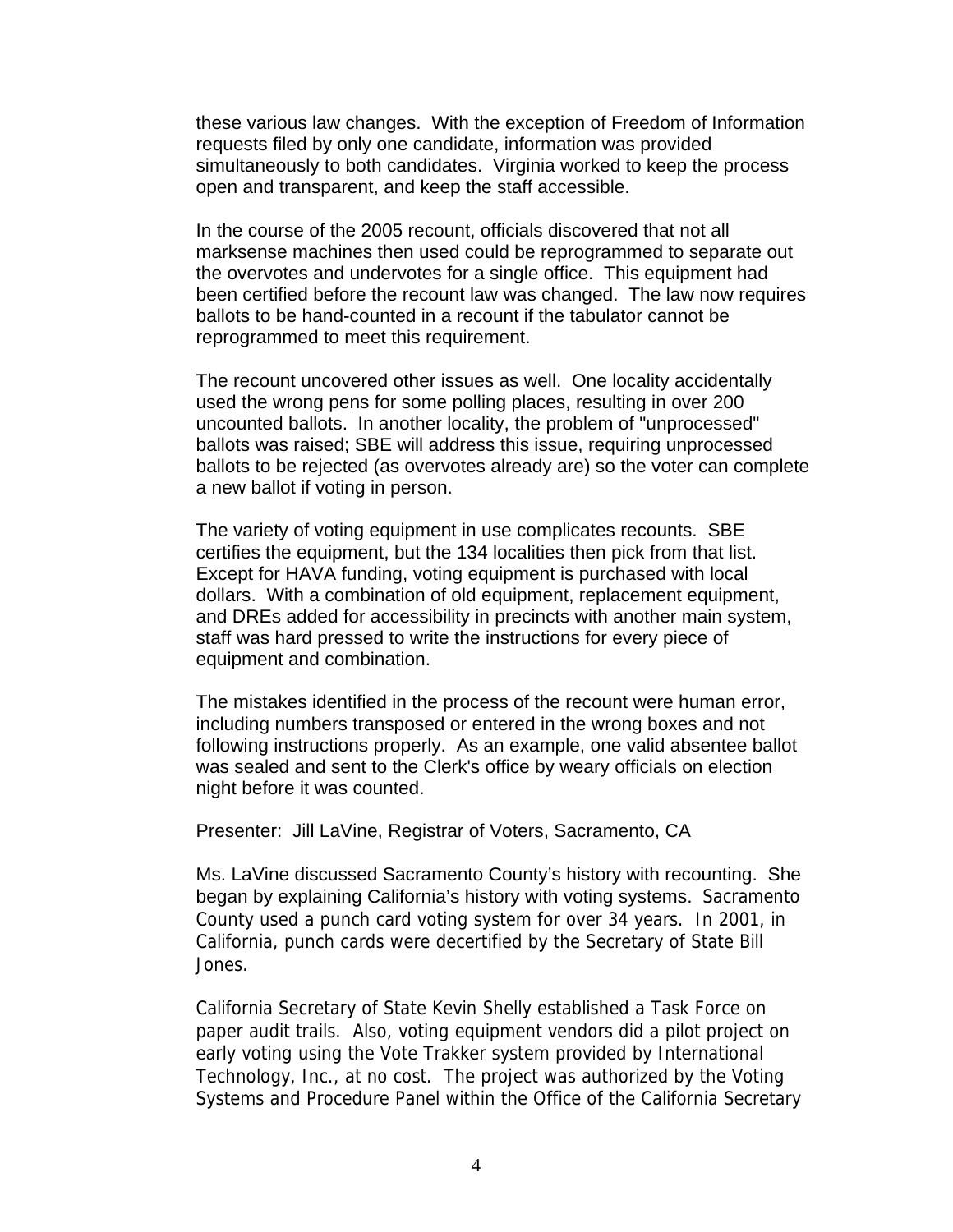of State and the further authorization was provided by the Sacramento County Board of Supervisors. This was the first voter verified paper audit trail (VVPAT) in the nation.

The pilot project involved early voting in six locations for a period of eleven days prior to the November 5, 2002 Election where 1,612 ballots were cast. Voters from anywhere in Sacramento County were permitted to vote at any of the six locations. There were a total of 246 variations of the ballot for this election. The voting units were accessible to blind voters and voters with disabilities and each voter was able to choose to have his or her ballot presented in either English or Spanish

This early voting VVPAT pilot was conducted under very controlled conditions. Each of the early voting sites was staffed with experienced personnel and each of the equipment and system met California requirements and expectations. As part of the canvass of the vote, one of the early voting polling places, where 114 ballots were cast, was manually recounted.

The variety of ballot types made the recount complicated. It took 127.5 hours to recount the 114 ballots, or approximately an hour and 15 minutes for each ballot. The number of votes from the machine count and the number of votes from the paper ballots matched exactly.

#### **Questions and Answers:**

In response to questions by EAC Commissioners:

Secretary Reed reported that EAC and NASS need to stress the importance of a good relationship between State and local election officials. A good relationship and training election officials and staff on standards and procedures is fundamental to a successful election.

Ms. Bencoach reported that it is helpful to have procedures in place before a recount incident occurs. Virginia does not review ballots before they are put through the machine. This is done to maintain the integrity of the voter's original cast ballot.

Ms. LaVine reported Sacramento County did not choose the system with VVPAT. They chose an optical scan unit system.

#### Recess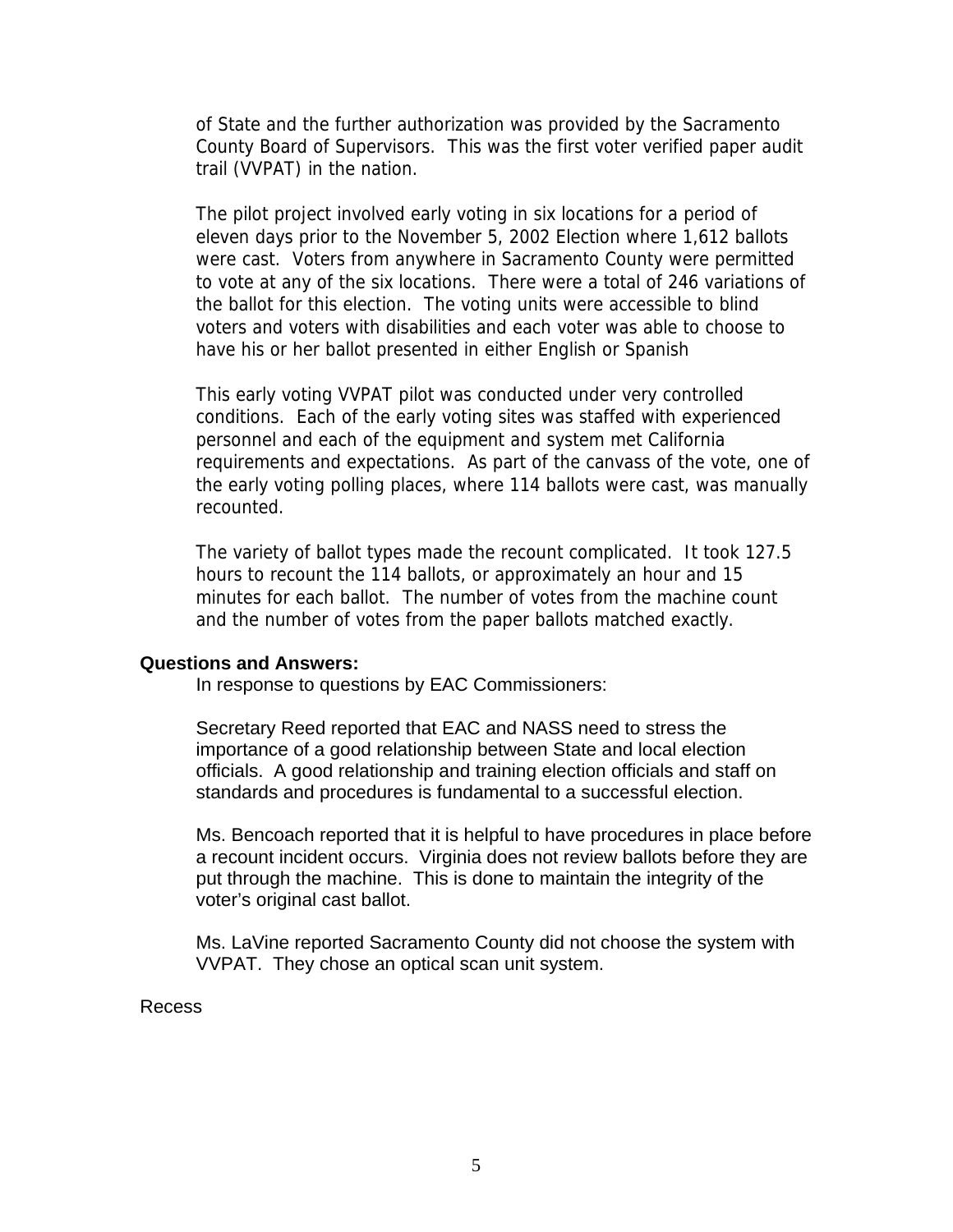#### **Vote Counting and Recounting: Research**

Presenter: Thad Hall, Assistant Professor, Department of Political Science, University of Utah

Dr. Hall reported his observations of the vote counting process starting with the printing of ballots and the securing of voting machines before an election and ending with the auditing of the election.

States vary in the type of pre-election processes they utilize. Almost all states use procedures for testing tabulation equipment before the election. These tests vary in the level of detail but generally involve casting a preaudited set of votes on a machine and comparing the tabulation results with the known results. However, beyond the tabulation testing process, there is little consistency in the pre-election processes.

There are variations in the way absentee ballots and in person early voting are treated across states. In addition, there are varying rules regarding the clarity of how ballots and voting machines are to be handled at the close of each day of voting.

Most states have very clear rules about how ballots and voting equipment are to be treated in precincts. However, there are variations in counting ballots, most starkly regarding in-precinct vote reconciliation. In at least 17 states, there are no provisions for reconciling the ballots counted in the precinct against the number of voters who cast ballots. This means that there is no way to determine that the number of voters who cast ballots and the number of ballots counted are equivalent. Even in states with such rules, the rules are not equitable across voting system platforms. Moreover, this problem is not addressed in the canvass process; more than 40 states have no requirement that the canvass process reconcile the number of voters voting and the number of ballots cast.

One of the hallmarks of free elections is that the election is transparent to the public. I measured transparency in three aspects of the election. First, examined if there were provisions for observing pre-election machine testing. Second, examined who can observe voting in precincts. Third, considered who can observe vote tabulation. In localities where votes are tabulated in-precinct, these last two items obviously are conflated.

There is a strong bifurcation between states that allow the public to observe each of these components of the voting process and states that only allow representatives of candidates or political parties to observe. In some states, observers are explicitly not allowed to observe voting, machine preparations or vote counts. Instead, a very limited number of registered and credentialed challengers are allowed in polling places, not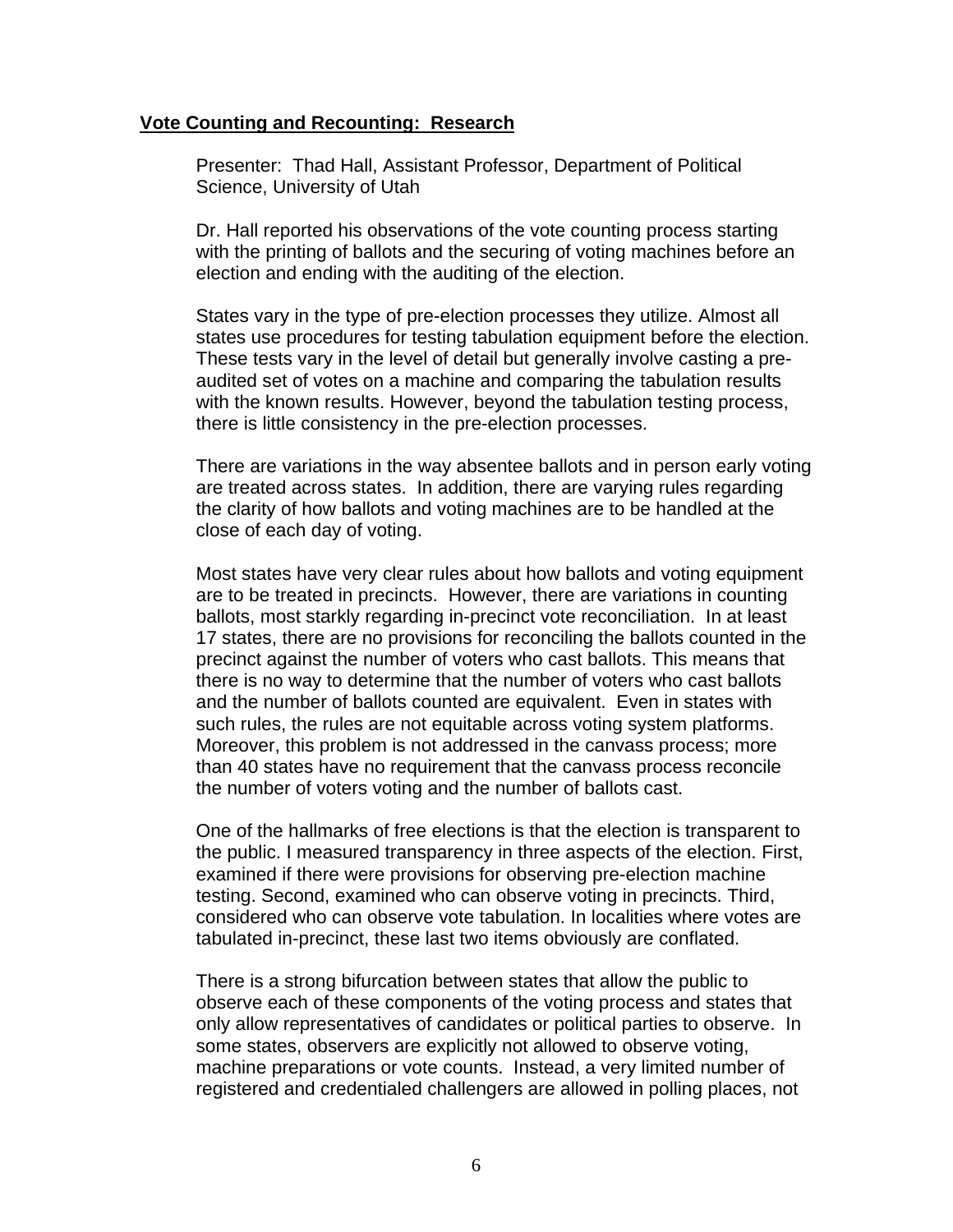to observe but to challenge voters' credentials. Often, there is not even an exception for the media to observe the election.

Presenter: Doug Chapin, Director, Electionline.org

Mr. Chapin commented that recounts and contests and, post election litigation are classified by three interests. The first is the individual, the "vox populi" (the voice of the people). The second is societal, the need to pick winners, a results-oriented interest. The third is a balance of the first two consent of the governed interest showing that the election was fair.

A recount is a retabulation of the totals prior to the final vote count; either by hand or using the same method as when originally counted. It has two purposes: (1) determine who won, and (2) evaluate the process. It is an opportunity for election officials, voters, and interested citizens to assess how the system worked, take lessons from that, and move forward.

A recount is triggered in a close election either automatically or by request, depending on the state. States differ concerning who can request a recount; some limit it to losing candidates, while others allow political parties, registered voters or an actual voter to request a recount. Often the requestor has to pay for the recount. States also vary concerning who does the recount (or its equivalent) arena and who can observe the recount. On occasion, there is a different winner on election day than on certification day.

Contests are similar to recounts. The first difference between the two is outcome related. There is an allegation of error, misfeasance or malfeasance, or other deliberate error. The second is process related where there are challenges to individual voters in an effort to assess the overall health of the election system. The third is the vox populi where individual voters voice their own doubts about the process.

Both recounts and contests have a tension between fairness and certainty. Fairness is an effort to reach out to individual interests to assure the voter that his or her vote was counted, or his or her voice was heard. Certainty is the need to know who won in a time sensitive manner.

There are some "dangers" to a recount. First, a candidate might get the sore loser label. Second, election officials have the danger of a controversial, time intensive and cost intensive process. Finally, Society faces a loss of voter confidence and assumes that recounts are just politics by another name.

There are a wide range of deadlines and procedures that cause friction between Federal, state and local requirements. The study with Thad Hall